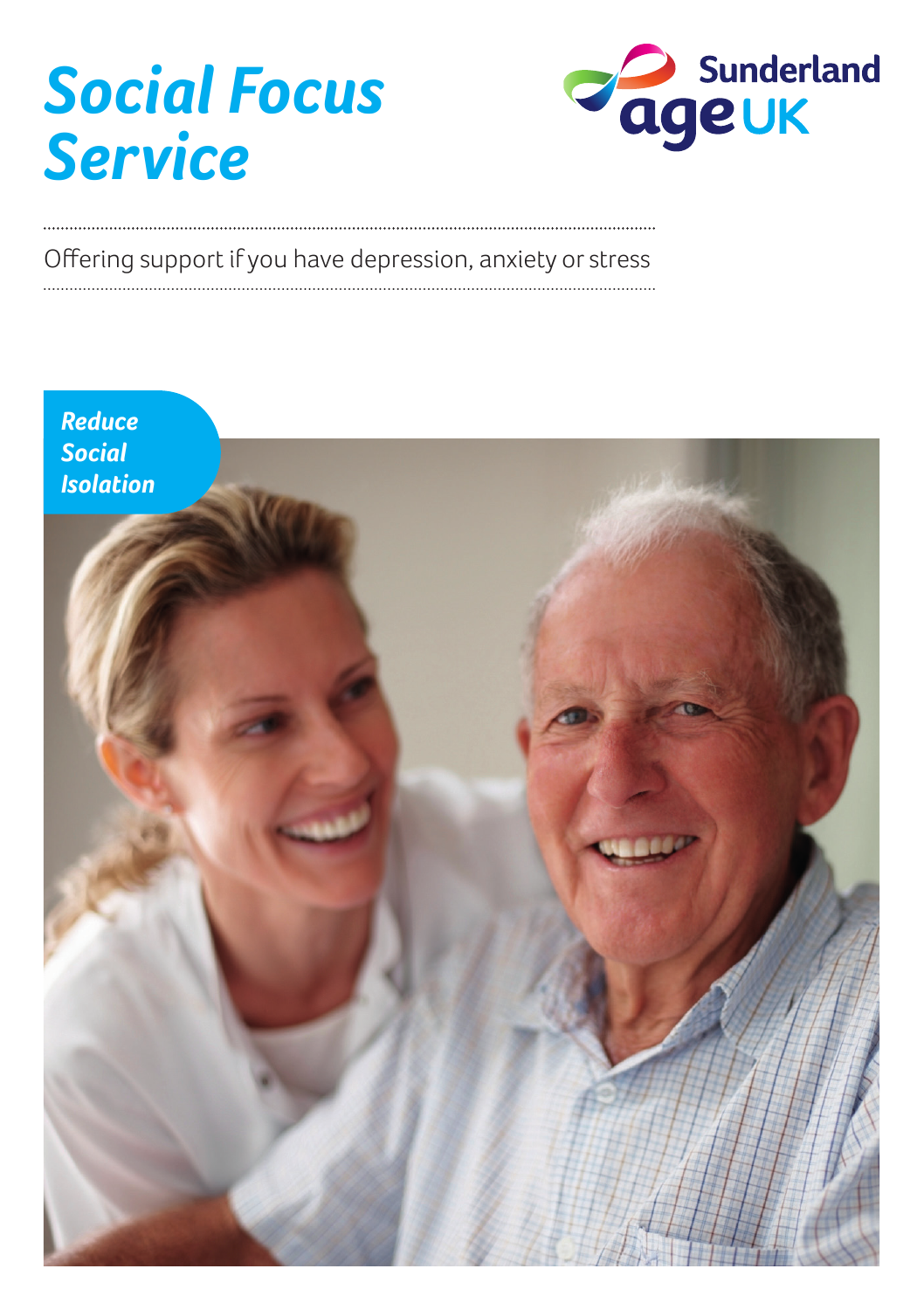The aim of the **Social Focus Project** is to **support people 50+** living in Sunderland with a mild functional mental health condition such as depression, anxiety or stress.

Our Social Focus co-ordinator works on a one-to-one basis with service users to develop a mental health wellbeing plan for the person living with a functional mental health condition. The plan looks at what they would like to do and what are the barriers to maintaining quality of life, independence and reducing their anxiety and stress.

#### Priorities of the Social Focus Project:

- reduce feelings of depression, anxiety and stress
- provide a peer support network
- prevent isolation and loneliness
- signpost to a range of leisure and learning opportunities
- provide support that is tailored to individual needs
- introduce older people to other support services from Age UK Sunderland
- increase individual independence to access services in their own community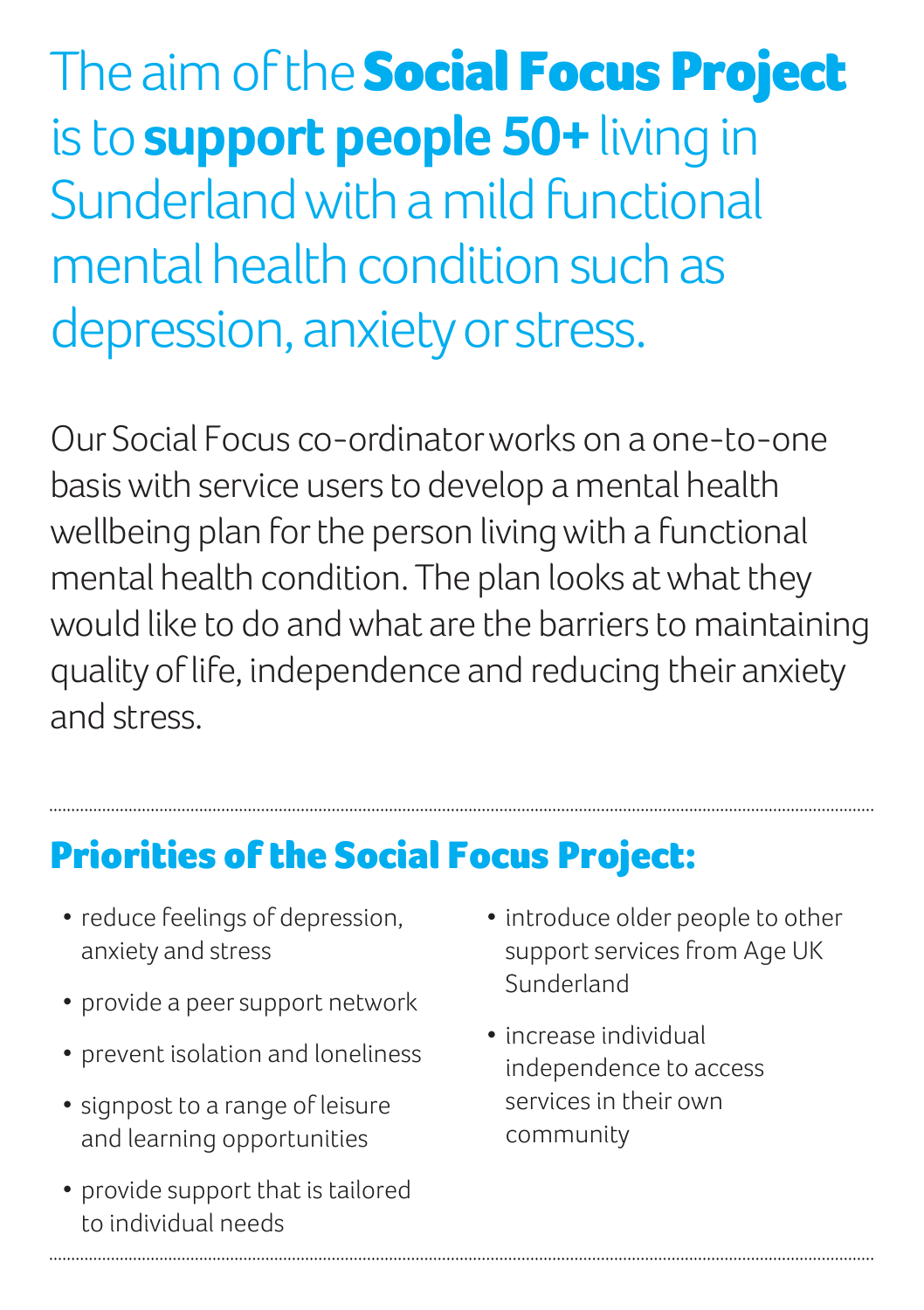# Referral<br>system

- we accept referrals from all health, social care and voluntary sector partners
- we also welcome referrals from individuals, relatives and friends
- each person referred to us will receive an assessment in their home or a place of their preference. Each assessment will take roughly 30 minutes
- following assessment a mental health wellbeing plan will be agreed by the service user and social focus co-ordinator